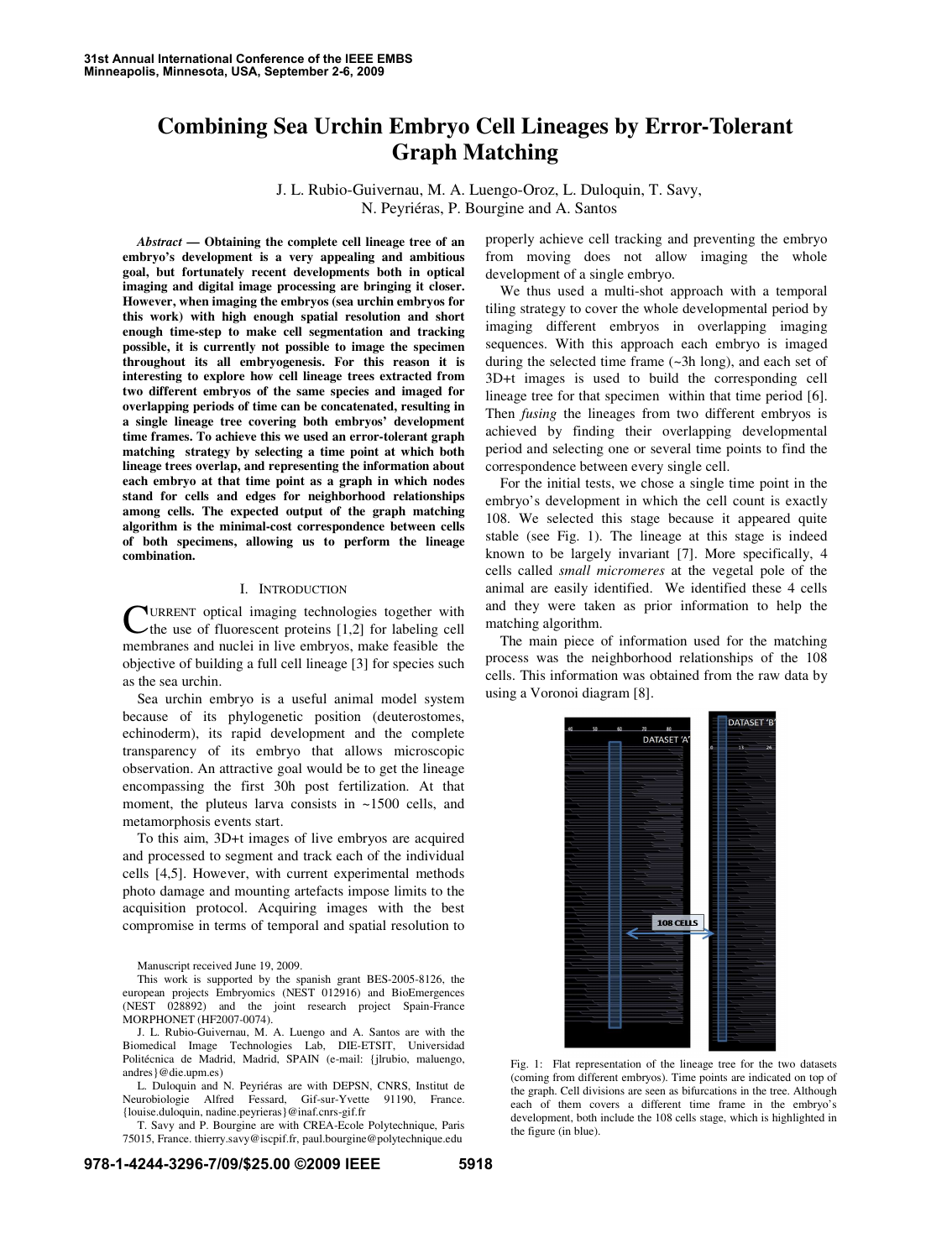

Fig. 2: General overview of the scheme proposed in this work

The whole process, from the selection of the time point in the two lineage trees to the output of the algorithm is outlined in Fig. 2.

# II. DATASET DESCRIPTION

## *A. Image Acquisition*

3D+t datasets were acquired using a Leica SP5 biphoton laser scanning microscope equipped with a Leica 63x, 0.9NA W objective.

Embryos were injected at the one cell stage with mRNA encoding fluorescent proteins: H2B/mcherry (red fluorescent protein which is located in nuclei) and GFP-Ras (green fluorescent protein which is located in membranes).

Image resolution is 0.4805 x 0.4805 x 0.96  $\mu$ m<sup>3</sup>, which gives us images with 512x512x90 voxels (first embryo) and 512x512x101 voxels (second embryo).

The time step between 3D acquisitions was 1min 59s for the first data set, which covered from 3h45 to 6h45 post fertilization and 2min 13.774s for the second one, going from 5h45 to 9h post fertilization.

# *B. Data Preprocessing*

After selecting the matching time point in each dataset, we took the information available in the 2-channel (one for each fluorescent protein used) 3D image and converted it into a graph form.

The most valuable piece of information to perform the matching is the cell neighborhood that has to be extracted from the raw images. Previous work [8] has shown that Voronoi diagrams provide a reasonable segmentation of the cell contours (Fig. 3), and as in the present case we do not need an extremely precise estimation of the cell shape, this approach seemed appropriate for our problem.

In order to obtain the neighborhood graph we take the raw data, we segment the outer and inner shells of the embryo, and then we compute the Voronoi diagram, yielding each cell's neighbors. It is worth remarking that the neighbors obtained by this process define the Delaunay graph (which is the dual of the Voronoi diagram) of the nuclei (see Fig. 3).



Fig. 3: Result of the Voronoi Segmentation (Delaunay graph overlaid with orange nodes and black edges).

#### III. ALGORITHM DESCRIPTION

## *A. Introduction*

As explained above, we represent the information about cell neighborhood relationships in each dataset as a nondirected graph, where each node represents a single cell in the dataset, and edges between nodes stand for the contact between neighboring cells.

We started with two graphs, each one representing a specimen at the 108 cell stage. It should be noted that nodes numbering in the two specimen is a priori not related (i.e. node #1 in the first graph might represent the same cell as node #85 in the second graph). The algorithm's goal is to find the 1-to-1 correspondence providing the best match between edges of both graphs. (Fig. 4).

We did not expect to find an exact correspondence, as biological variability among different embryos gives rise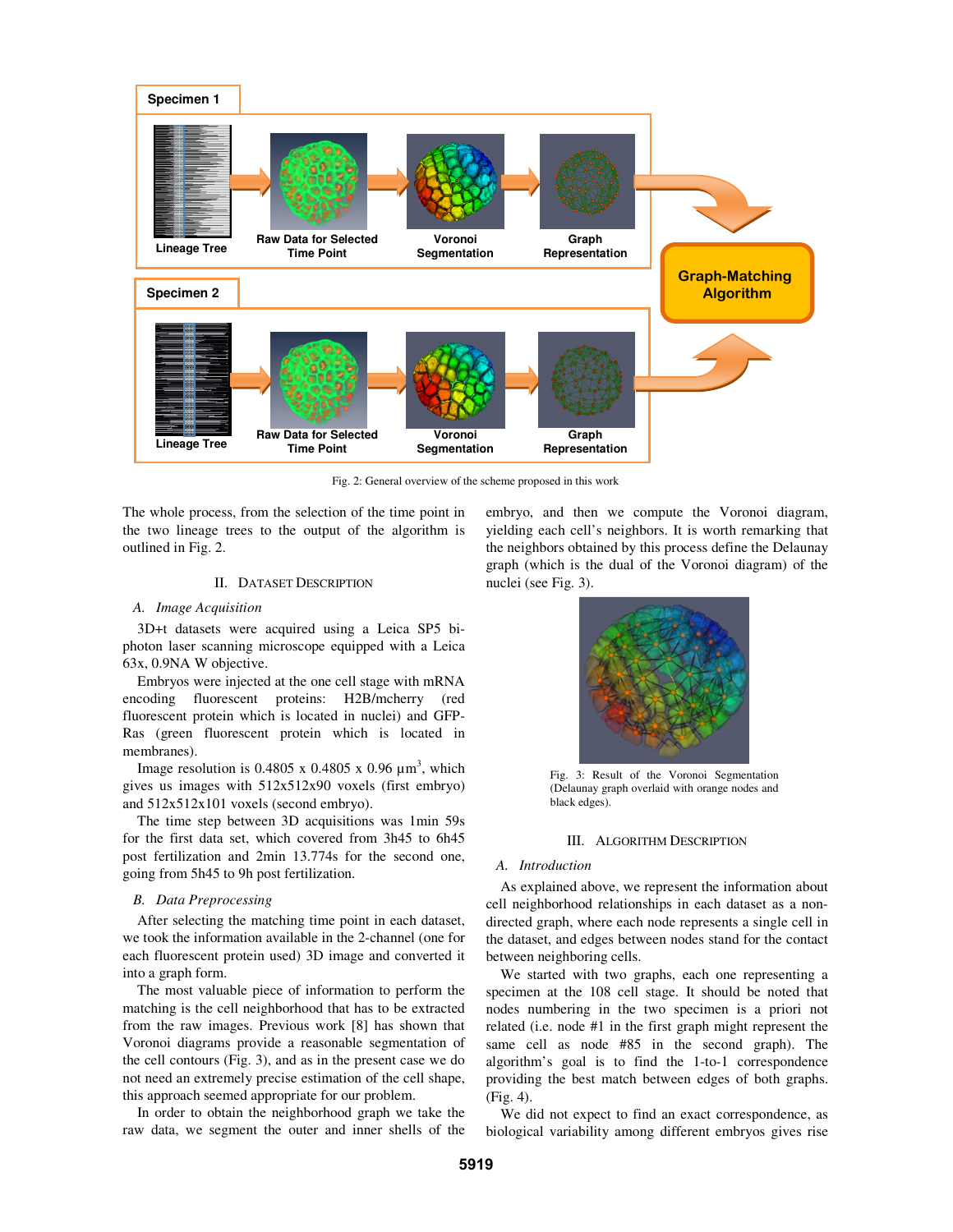to differences in graphs connectivity. Even if we consider a single embryo, intra-specimen variability from one time point to the other as well as precision in segmentation strategies leads to 8% variability (see Table 1) in the cell neighborhood relationships throughout cell stage 108. This means that instead of an exact match, we need to search for the node correspondence preserving as many edges as possible.

As we cannot assume the same exact graph topology, instead of using the subgraph isomorphism approach (a classical NP-complete problem, for which some wellknown algorithms exist [9]) we posed our problem as an *error-tolerant graph matching* [10] issue. This means that we had to define a function assigning a cost to each possible 1-to-1 correspondence between nodes of both graphs. A natural cost function definition in our case is the number of different edges remaining after re-numbering one of the graphs.



**1-to-1 Correspondence: [1,2,3,4,5,6,7,8] [4,3,5,8,7,6,2,1]**

Fig. 4: Example of the graph matching algorithm. The two original graphs are shown in the top panel and the results of the matching strategy are shown in the bottom panel, with solid green lines for matched edges and dashed red lines for non-matched edges

## *B. Algorithm Details*

It is easy to calculate how huge the search space for this problem is. Having 108 nodes on each graph, the number of possible different 1-to-1 correspondences is  $factorial(108) \approx 10^{174}$ . So the brute force approach was readily discarded.

A typical way to deal with this kind of problems is the A\* algorithm [11], a best-first graph search algorithm which uses a priority queue to guide the search path, and defines priority of each partial solution as the sum of the accumulated cost and a heuristic estimation of the remaining cost. The heuristic must be optimistic, i.e. must underestimate the real cost to the goal, to maintain the optimality of the A\* algorithm.

In our case, each node in the search space represents a partial (total if we already reached the goal) matching between cells from both specimens. The accumulated cost is the number of edges that needs to be changed in order to match the already assigned cells, while a heuristic was defined which gives a lower bound on the number of edges to be changed for matching the remaining cells.

We started with an initial search node that matched only the 4 *small micromeres* from both embryos, and the algorithm followed the steps:

- 1. We add the initial search node to the priority queue
- 2. The first node in the queue is extracted
- 3. We check if the extracted node is the goal (i.e. if it matched all the cells from both embryos). In that case, we are done
- 4. A set of possible candidates is generated from the state of the extracted node
- 5. Some feasibility conditions are checked for each of the candidates, and those which pass are added to the priority queue
- 6. Back to step 2

For step 4, i.e. the selection of candidate matches for continuing a given search node, we follow a semi-local strategy. The unassigned cell from the first graph having the highest number of edges connecting it to the already matched cells is selected, and all the cells from the second graph that are connected with the set of matched cells in one or two steps are proposed to be paired with it. The motivation behind this strategy is to softly guide the algorithm while preserving good tolerance to biological variability between specimens.

Even with the use of the A\* algorithm, the search space remains huge, and as it is well known in this situation the A\* algorithm is usually limited by the space requirements of maintaining all the candidate solutions opened. In order to overcome this issue, we have implemented a number of heuristic feasibility conditions (step 5) that must be fulfilled before a candidate solution is added to the priority queue. These conditions take advantage of the extra information that we have with respect to a general graph, coming from the fact that our graphs are representing embryos with similar morphological structure. For instance we don't expect a cell in the vegetal pole of the first embryo to match a cell in the animal pole of the second embryo, so we imposed some limits in the distance between the already matched cells and the next pair of cells to be matched.

# IV. RESULTS

As a first test for the algorithm, we matched two different time points coming from the same specimen, both with 108 cells (as already mentioned, cell stage 108 goes on for several time points). The algorithm was able to find the right correspondence between both graphs, and we found that about 8% (32 out of 410, see Table 1) of edges had changed. This justifies the use of the *error-correcting graph matching* approach.

|                       | # Edges in<br><b>Graph 1</b> | $# Edges$ in<br><b>Graph 2</b> | # Matched<br><b>Edges</b> |
|-----------------------|------------------------------|--------------------------------|---------------------------|
| <b>Intra-Specimen</b> | 408                          | 410                            | 378 (92%)                 |
| <b>Inter-Specimen</b> | 408                          | 376                            | 279(71%)                  |

Table 1: Summary of intra and inter-specimen results